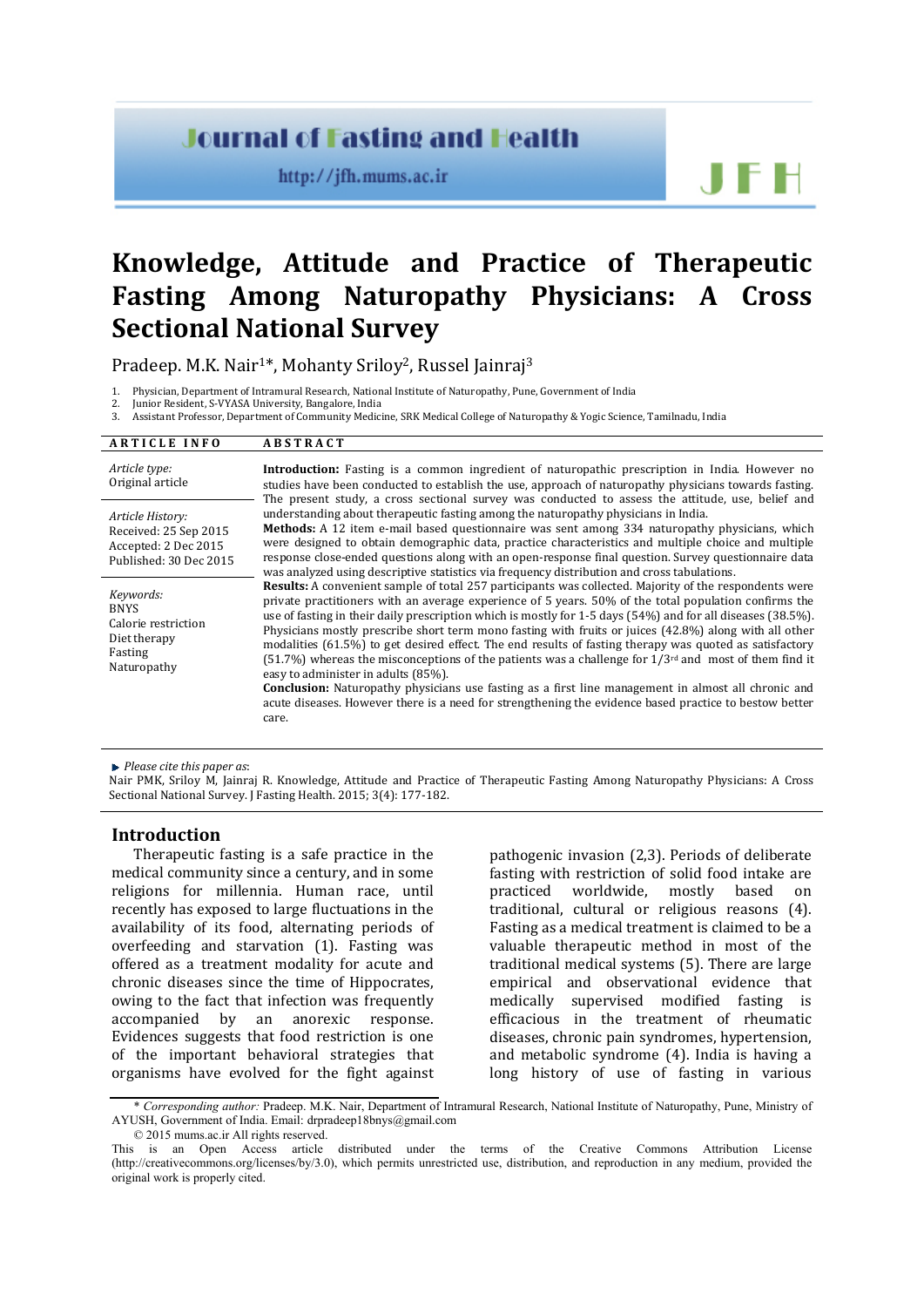paradigms. Fasting is widely preached and practiced in India not only as a treatment option but also as a discipline. Fasting as reported in a earlier review opines that it is the first treatment of choice in naturopathic medicine (6). Fasting as defined by Indian naturopaths is "Total Rest; Physical, Physiological, Sensory and Mental rest, which includes voluntary total abstinence from intake of any kind of food, solid or liquid, that demands digestion, except water, for a definite purpose and period of time." (7)

Naturopathy is a system of medicine uses bodys' innate power to heal diseases based on the theory of Panchamahaboothas (Five great elements) (6). In India there are approximately<br>2500 practicing institutionally qualified institutionally naturopathy and yoga physicians as per data provided by different medical schools offering naturopathy graduation (BNYS) (8) and the Indian Naturopathy and Yoga Graduate medical Association (INYGMA), a professional body representing naturopathy and yoga physicians. However, there is no clear source for validating the actual number of practitioners. Inspite of noteworthy therapeutic approaches there are no reports till date explicating the attitude, use, belief and understanding about therapeutic fasting practices among the naturopathy physicians in India. This survey is an attempt to fill this existing gap in the ideology of therapeutic fasting.

## **Material and Methods** *Study Design*

A cross sectional survey.

#### *Study Participants*

Naturopathy and yoga physicians across India. The data of the physicians were retrieved from the data banks of National Institute of Naturopathy (NIN), an apex government body for naturopathy in India and INYGMA. At the time of survey (second half of 2014) total number of practicing naturopathy and yoga physicians were approximately around 2500 as per data provided by different<br>medical schools offering naturopathy naturopathy graduation (BNYS) in India.

## *Sampling Procedure*

A convenient sampling method has been used to collect the data.

#### *Inclusion criteria*

Institutionally qualified naturopathy and yoga physicians were included in the survey. *Exclusion criteria*

House-surgeons, certificate and Diploma holders in naturopathy and yoga were excluded.

#### *Survey Instrument*

The survey instrument, a 12- item questionnaire was developed in conjunction with the inputs given by the Physicians panel of NIN, which was further standardized by<br>pilot testing among 20 physicians pilot testing among 20 physicians representing 8 leading naturopathy medical schools in India. The questionnaire contained questions related to naturopathy and yoga physicians demographic data (age, gender), practice characteristics (years of experience, nature of work) and consisted of multiple choice and multiple response close-ended questions with an open-response final<br>question (Appendix A). The survey question (Appendix A). The survey questionnaire was also meant to extract the use, knowledge, popularity and attitude of physicians towards fasting as a therapeutic tool. The open ended question provided intending at obtaining qualitative response about fasting.

#### *Statistical Analysis*

Survey data was analyzed using descriptive statistics via frequency distribution and cross tabulations. All the analysis was done using Statistical software SPSS version 20.

# *Ethical consideration*

A written informed consent was obtained from all the respondents. The survey was approved by the Institutional ethics committee of NIN.

# **Results**

Out of 2500 participants identified a total of 257 participants responded to the survey. The results of the survey are tabulated in Table 1 & Table 2. 51.3% were practicing in commercial clinics (51.3%) and have an average experience of 5 years in practice. The results suggest that only 12% of respondents were practicing in Government sector where as others were self employed. Though there are 12 colleges in India who have passed out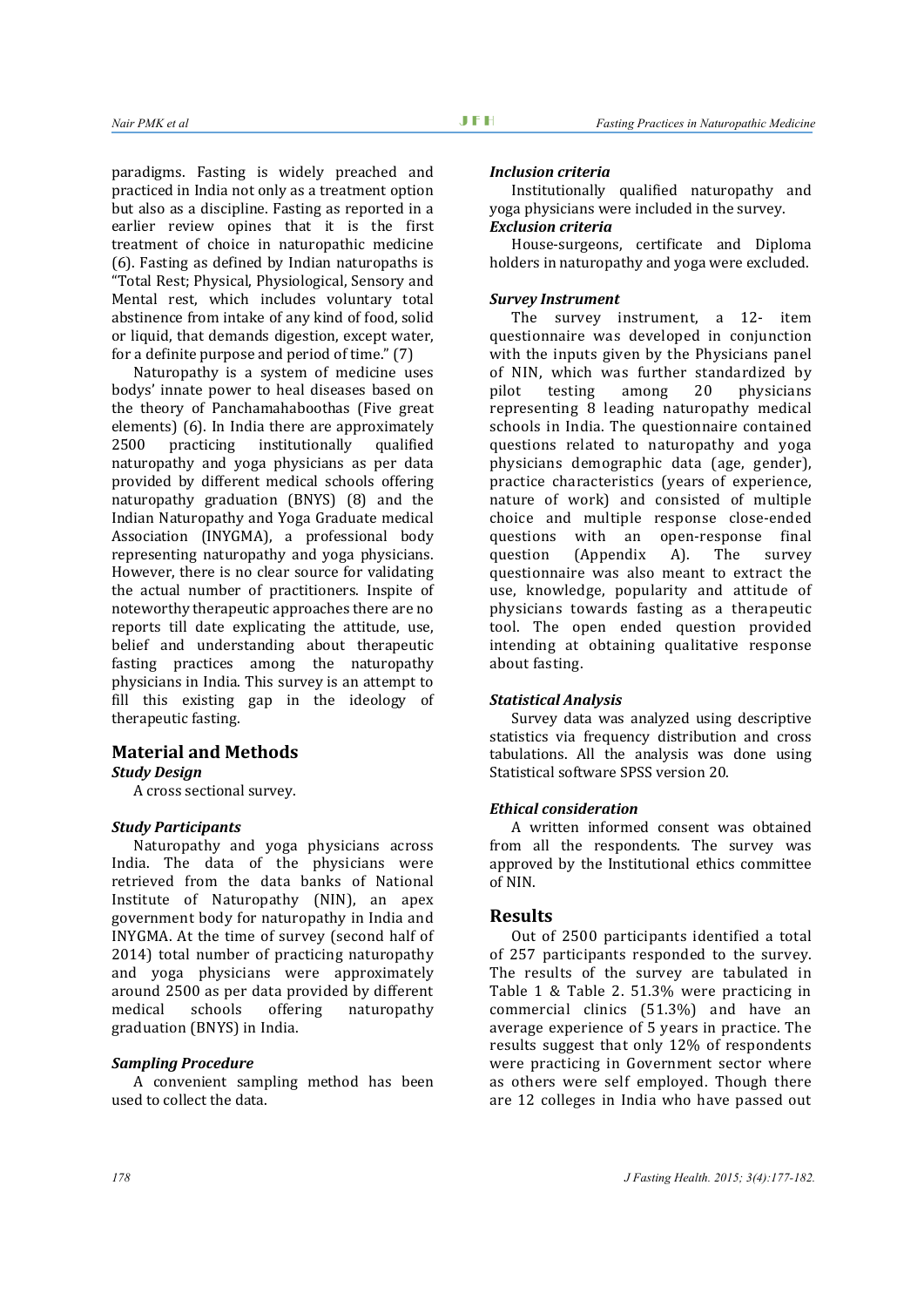aluminous, only aluminous of 8 colleges responded to the survey. The post graduates among the respondents were 21% which is  $1/5$ <sup>th</sup> of the total sample (n=257). The 12<sup>th</sup> item of the questionnaire was an open ended question to derive additional ideas of fasting among the practitioners. Most of the physicians expressed positive opinion about fasting and stated that it is a vital component in their clinical practice.

One practitioner with 9 years of clinical experience quoted, "It is one of the best therapeutic tools which I came across, if administered in a proper environment fetch amazing results". The vast majority said they had increased their prescribing, as their knowledge of their patients increased. Almost all clinicians acknowledged that they prescribe fasting for almost all non communicable diseases. However on contradictory they also stated the evidence available to state the efficacy of fasting is not 'completely established'. Another expert expressed that "fasting should be administered not only on patients but also should be practiced by healthy individuals, which in turn will rejuvenate the system and thereby prevent lots of non communicable diseases. Some of the practitioner have remarked about the failure to report their clinical experiences with fasting, because of their poor reporting skills and command over research.

However, most of the practitioners stated that the success of therapeutic fasting highly depends upon the effort they take in convincing the patients, abolishing their misconceptions and thereby establishing a sound doctor-patient relationship.

#### **Discussion**

Naturopathic medicine is a system of medicine which treats the human body as a whole(6). It is the only drugless system of medicine practiced in India under the banner of AYUSH (Ayurveda, Yoga & Naturopathy, Unani, Siddha and Homoeopathy) systems of<br>medicine. Naturopathy physicians use Naturopathy hydrotherapy, fasting, diet therapy, mud therapy, acupuncture etc as their main treatment tools (6). According to the latest report by NIN, there are around 20 medical schools providing a 5 and half years BNYS

course and two offering post-graduate education (MD) of naturopathy in India (8).

The present survey among naturopathy physicians in India found that fasting is an<br>integral component of naturopathy integral component of naturopathy prescription. Medical schools are recited by most of the respondents as the source of their knowledge about fasting. Less than one fifth of the sample cited medical peers as the source of information on fasting. This point finger at the need of evidence based practice. Most of the physicians (94.9%) opined that they use fasting as the first line of management in their clinical practice. Nearly about 92 % of the total sample expressed that fasting was mostly their prescription options for all diseases. According to most of them fasting<br>can compliment almost with every can compliment almost with every naturopathy modalities. More than half of the practitioners have reported that short fasting (1-5 days) were commonly prescribed and the results were highly satisfactory. Fasting on

**Table 1**. Demographic description of the survey participants

| Factors                   | Domains                      | Frequency       |  |  |
|---------------------------|------------------------------|-----------------|--|--|
| Demographic details       |                              |                 |  |  |
| Age                       |                              | $27.7 \pm 5.0$  |  |  |
| Gender                    | Male                         | 154(59.9%)      |  |  |
|                           | Female                       | 103(40.0%)      |  |  |
| <b>Work Nature</b>        | Government Hospitals         | 31(12.0%)       |  |  |
|                           | Commercial clinic            | 132(51.3%)      |  |  |
|                           | Mobile - home visits         | 23(8.9%)        |  |  |
|                           | Mobile - corporate<br>seated | 14(5.4%)        |  |  |
|                           | Home-based clinic            | 31(12.0%)       |  |  |
|                           | Other (spa, gym)             | 26(10.1%)       |  |  |
| Years of<br>Practice      |                              | $5.28 \pm 4.86$ |  |  |
| Professional<br>education | <b>BNYS</b>                  | 203(78.9%)      |  |  |
|                           | $BNYS + PG$                  | 54(21.01%)      |  |  |
|                           | <b>GNMC</b>                  | 20(7.78%)       |  |  |
|                           | <b>GNMC HYD</b>              | 27(10.5%)       |  |  |
|                           | <b>ISSINYS</b>               | 56(21.7%)       |  |  |
| Medical<br>school of the  | <b>MDINYS</b>                | 10(3.89%)       |  |  |
| Respondents               | S-VYASA (TSYNM)              | 9(3.50%)        |  |  |
|                           | <b>SDM</b>                   | 93(36.1%)       |  |  |
|                           | <b>SIMS</b>                  | 18(7.0%)        |  |  |
|                           | <b>SRKMCYN</b>               | 24(9.33%)       |  |  |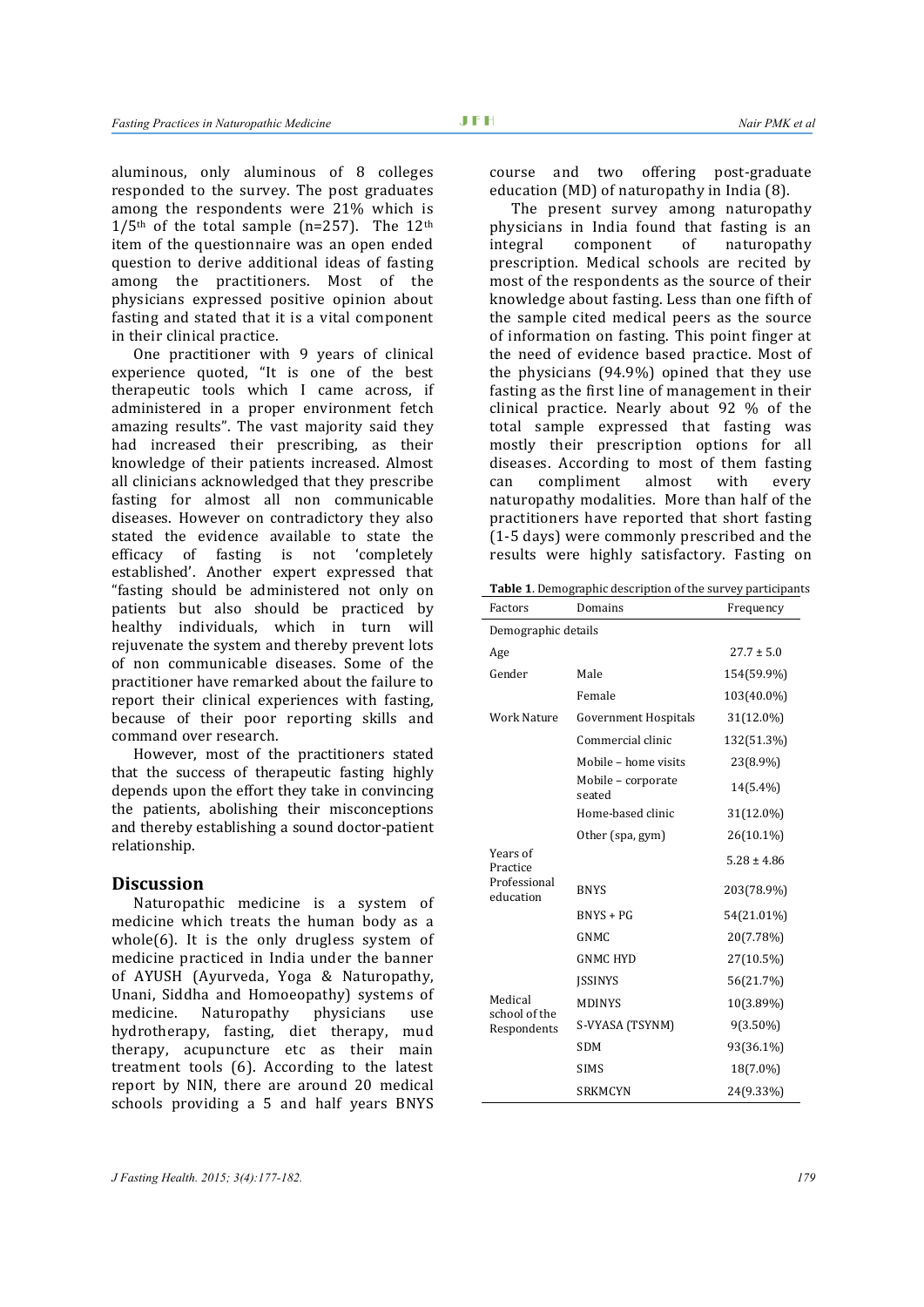|                                   | characteristics of therapeutic fasting among Indian Naturopathy physicians |             |
|-----------------------------------|----------------------------------------------------------------------------|-------------|
|                                   | Strongly agree                                                             | 118(45.9%)  |
| Fasting as a first line           | Agree                                                                      | 126(49%)    |
| treatment                         | Disagree                                                                   | 13(5%)      |
|                                   | Strongly disagree                                                          | $0(0\%)$    |
|                                   | Always                                                                     | 71(27.6%)   |
|                                   | Mostly                                                                     | 165(64.2%)  |
| Prescription of fasting           | Rarely                                                                     | 21(8.1%)    |
|                                   | Never                                                                      | $0(0\%)$    |
|                                   | Communicable disease                                                       | 47(18.2%)   |
|                                   | Non communicable diseases                                                  | 51(19.8%)   |
| Purpose of fasting                | Weight loss                                                                | 60(23.3%)   |
|                                   | All diseases                                                               | 99(38.5%)   |
|                                   | $1-5$ days                                                                 | 139(54.0%)  |
| Duration of fasting mostly        | 5-10 days                                                                  | 95(36.9%)   |
| practiced                         | 10-20 days                                                                 | 14(5.4%)    |
|                                   | 21 and above                                                               | $9(3.5\%)$  |
|                                   | Detoxification                                                             | 66(25.6%)   |
|                                   | Metabolic Rest                                                             | 48(18.6%)   |
| Mode of action                    | Calorie Restriction                                                        | 79(30.7%)   |
|                                   | Homeostasis                                                                | 64(24.9%)   |
|                                   | Improper vigilance                                                         | 66(25.6%)   |
| Challenges faced during           | Systemic complications                                                     | 59(22.9%)   |
| administration                    | Misconceptions of the patients                                             | 84(32.6%)   |
|                                   | Misconceptions of the patient's relative                                   | 48(18.6%)   |
|                                   | Elderly                                                                    | 146(56.8%)  |
| Age group which is easy to        | Adults                                                                     | 76(29.5%)   |
| administer fasting                | Adolescents                                                                | 32(12.4%)   |
|                                   | Children                                                                   | $3(1.16\%)$ |
|                                   | Excellent                                                                  | 109(42.4%)  |
|                                   | Satisfactory                                                               | 133(51.7%)  |
| Results of fasting                | Non satisfactory                                                           | 15(5.8%)    |
|                                   | No results                                                                 | 0(0%        |
|                                   | Books                                                                      | 59(22.9%)   |
|                                   | <b>Medical Schools</b>                                                     | 109(42.4%)  |
| Source of knowledge               | Research articles/Peers                                                    | 53(20.6%)   |
|                                   | Traditional knowledge                                                      | 36(14.0%)   |
|                                   | All the Naturopathy practices                                              | 158(61.5%)  |
| Better complimenting<br>treatment | Only enema                                                                 | 66(25.6%)   |
|                                   | None of the above                                                          | 33(12.8%)   |
|                                   | Water fasting                                                              | 65(25.2%)   |
|                                   | Moderate fluids/liquids                                                    | $5(1.9\%)$  |
| Modes of fasting                  | Juice fasting                                                              | 77(29.9%)   |
|                                   | Mono diet/Fruit fasting                                                    | 110(42.8%)  |

Table 2. Practice characteristics of therapeutic fasting among Indian Naturopathy physicia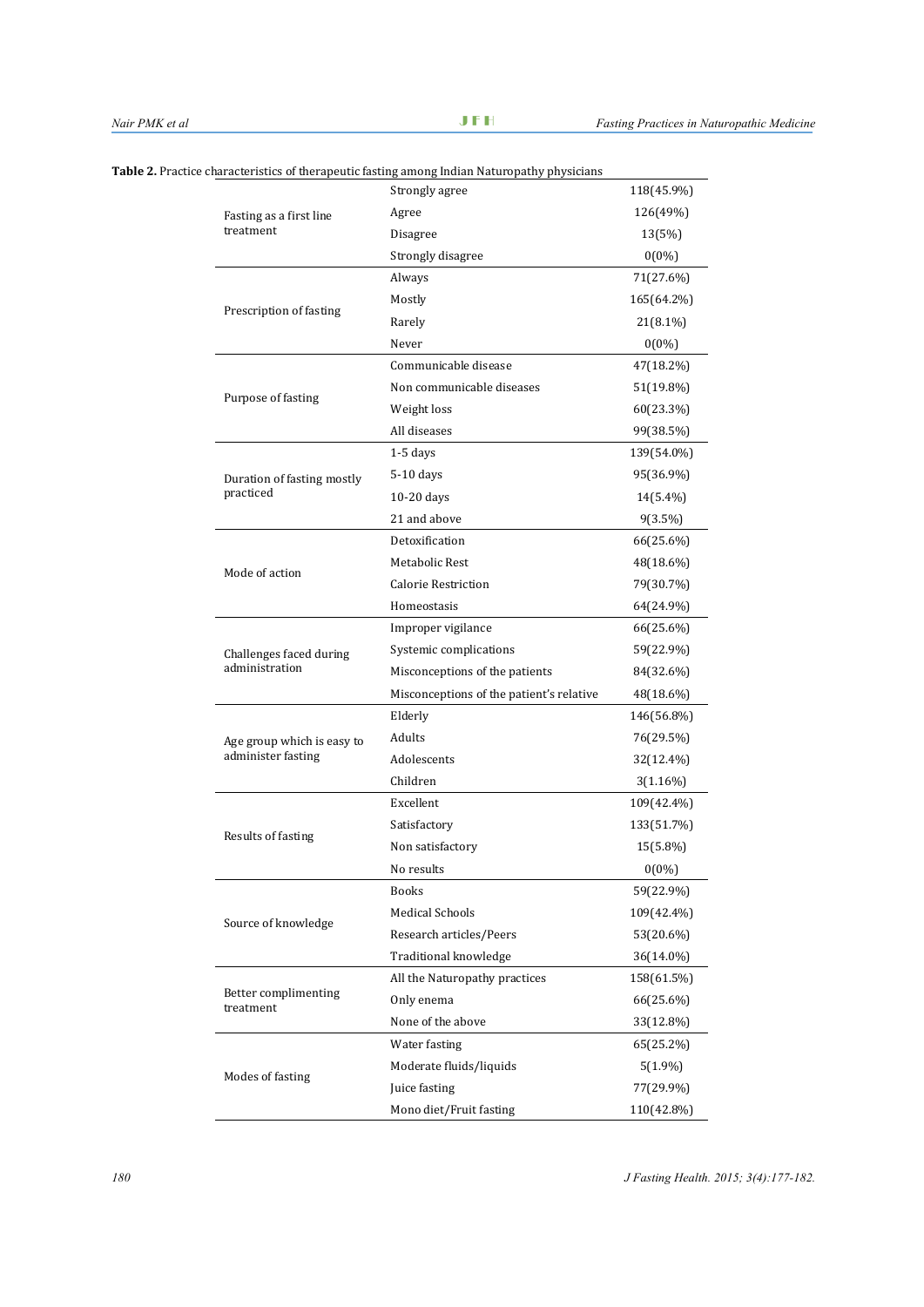fruits and juices has been accounted as the common modes of fasting on the contrary dry fasting or fasting on moderate fluids/liquids was the least used technique. Mixed responses were obtained regarding the mode of action of fasting whereas most of the practitioners favored the idea of calorie restriction behind the therapeutic effectiveness of fasting. Higher compliance were exhibited by the elderly patients(86.3%), on the other end the childhood and adolescence group were identified as the most onerous group to administer the same. Misconception regarding fasting has been proclaimed as the most challenging phase in administrating fasting by more than half of the practitioners.

Most of the current major diseases such as heart disease, stroke, cancer, and osteoporosis are progressive, largely irreversible, and primarily dependent on diet and lifestyle factors, and are relatively difficult to address effectively with drug treatment (9). Fasting is been emerging as a safe and potential tool in preventing and restricting various diseases of mankind. It has empirically documented beneficial effects on metabolic syndromes,<br>chronic inflammatory disease, chronic inflammatory disease, chronic<br>cular disease, chronic pain cardiovascular syndromes, atopic diseases and psychosomatic illnesses (10). It further prevents oxidative stress and damage, which are the causal factors in the attrition of senescence and various diseases associated with aging (11). Fasting as demonstrated in vivo enhances the cancer sensitization to radio- or chemotherapy leads to extended survival, this could enhance the efficacy of existing cancer treatments (12). However clinical studies with robust designs and high quality evidence are tenuous in should be efficaciously.

#### **Conclusion**

The authors conclude that, though fasting<br>used customarily by naturopathy is used customarily physicians; there is a need of increase awareness about fasting research for shaping the clinical practice in a more scientific way. Moreover clinical research in fasting has to be encouraged along with reinforcing the reporting skills among the physicians. Large scale qualitative studies on this area can further bring out more interesting aspects of fasting such as safety, successful cases treated, disease specific regimens, patient compliance, intersecting paradigms between therapeutic benefits and patient synergism etc.

## **Acknowledgements**

Authors would like to thank Dr. Hyndavi Salwa, Dr. Sathyanath, Dr. Yuvaraj Paul and Dr. Awantika Nanda for their support.

#### **Appendix A**

Baseline Quantitative Survey

1. Fasting is the first line management in Naturopathy:<br>a Stron

- a. Strongly agree
- b. Agree<br>C Disagn
- 
- c. Disagree<br>d. Strongly Strongly disagree

2. How often fasting is prescribed by you.<br>a. Always

- a. Always
- b. Mostly<br>c Rarely
- c. Rarely<br>d Never
- **Never**

3. Fasting is mostly prescribed by me in:<br>a Communicable disease

- a. Communicable disease<br>b. Non communicable dise
- b. Non communicable diseases<br>c. Weight loss
- c. Weight loss

All diseases (\*Depends on the health condition of the subject with some excepts like Renal failure, Liver disorders, etc)

4. I find Fasting much effective when it is practiced for:<br>a. 1-5 d

- a. 1-5 days<br> **h** 5-10 day
- b. 5-10 days
- c.  $10-20 \text{ days}$ <br>d  $21 \text{ and above}$
- 21 and above

5. According to me fasting works on patients by means of:<br> $\frac{1}{2}$ 

- a. Detoxification<br>b Metabolic Rest
- b. Metabolic Rest
- c. Calorie Restriction
- **Homeostasis**

6. The challenges I come across when I put my patient on fasting:<br>a. Improper

- a. Improper vigilance
- Systemic complications